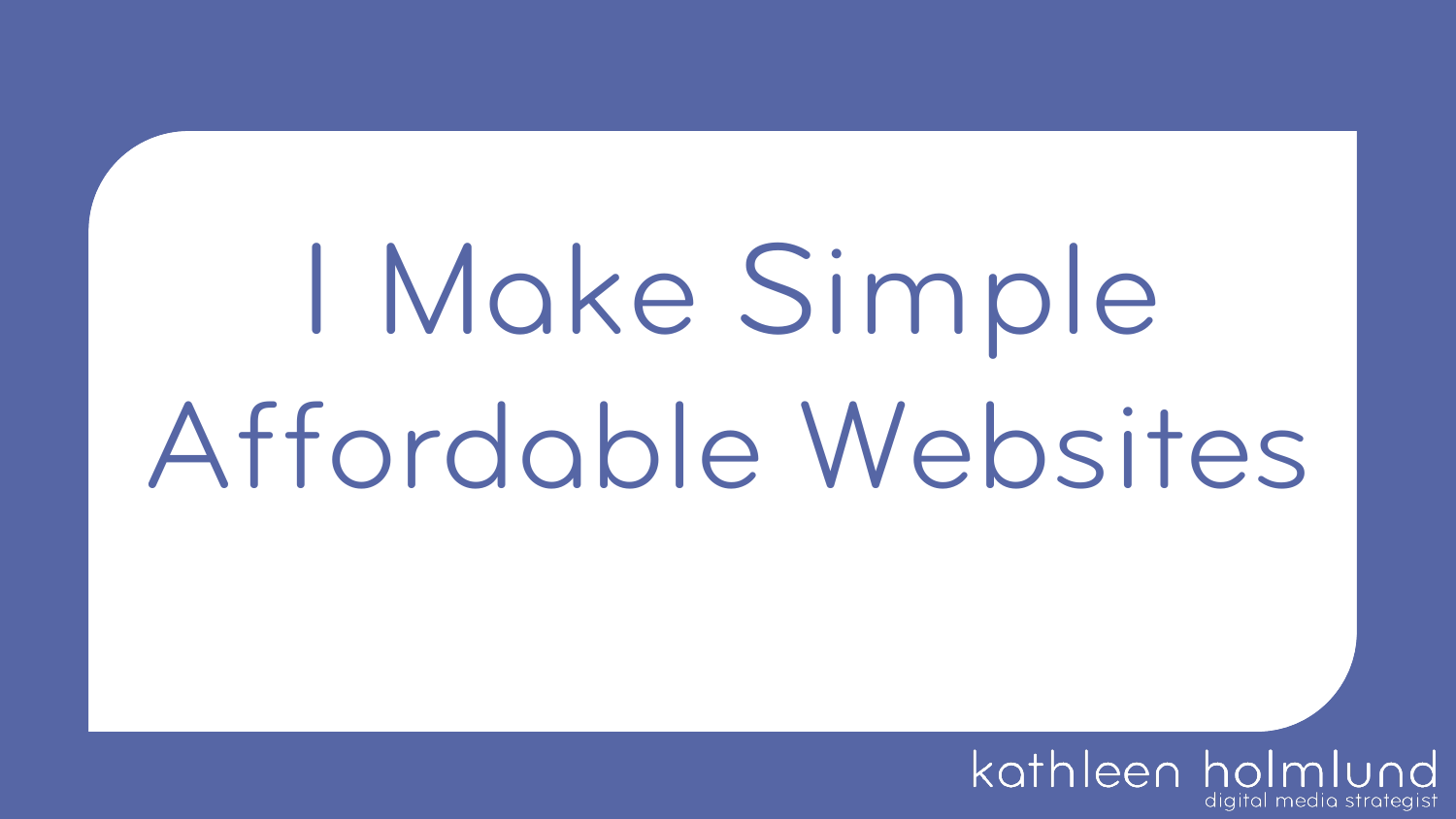## Wordpress/Squarespace Website

#### $\Box$  5 page website

 $\Box$  Responsive design for mobile and tablet devices

 $\Box$  1 revision for content/website layout

 $\Box$  Training session for updating and maintaining the site

#### **Q** From CHF990

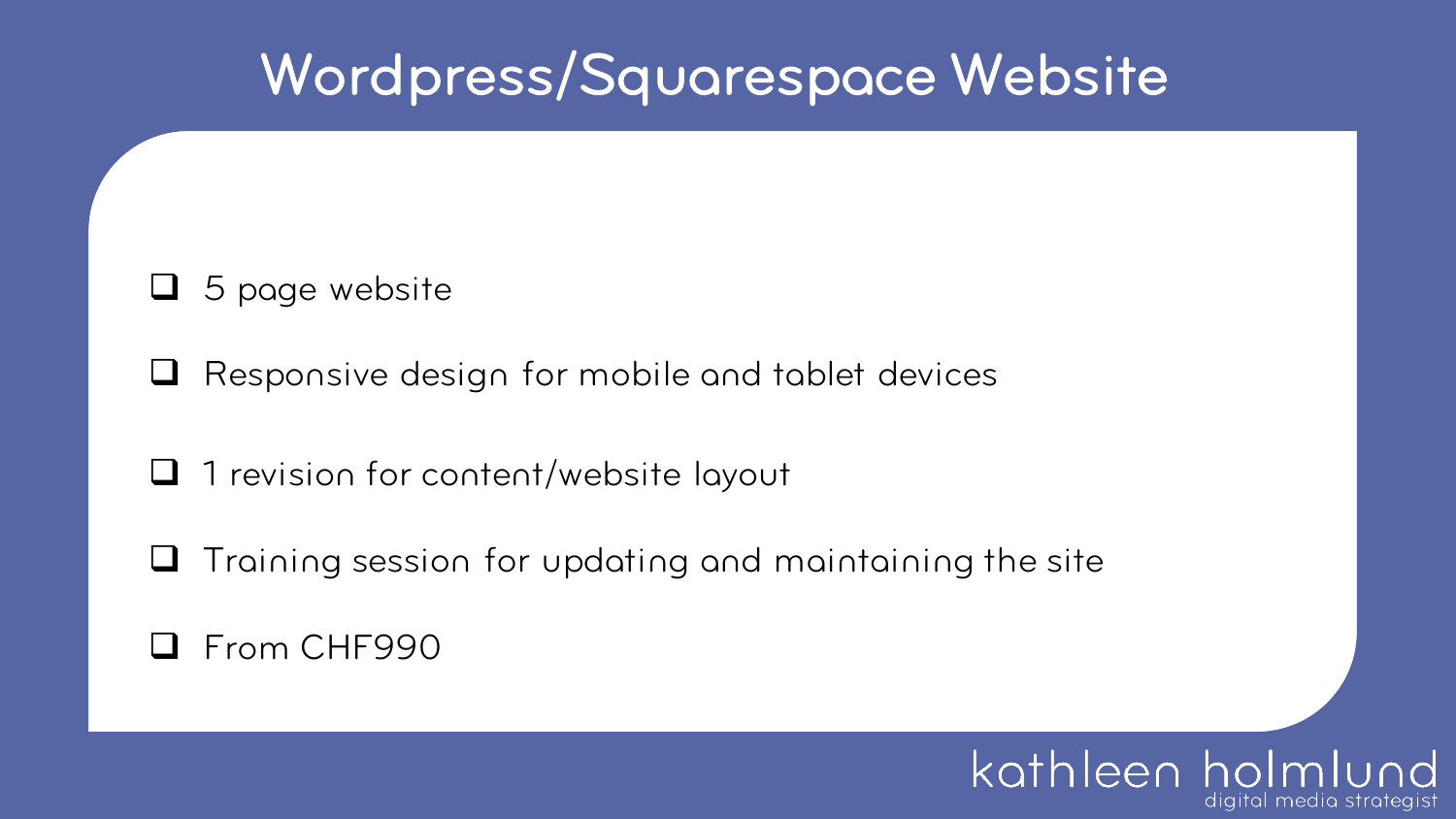



kathleen holmlund

digital media strategist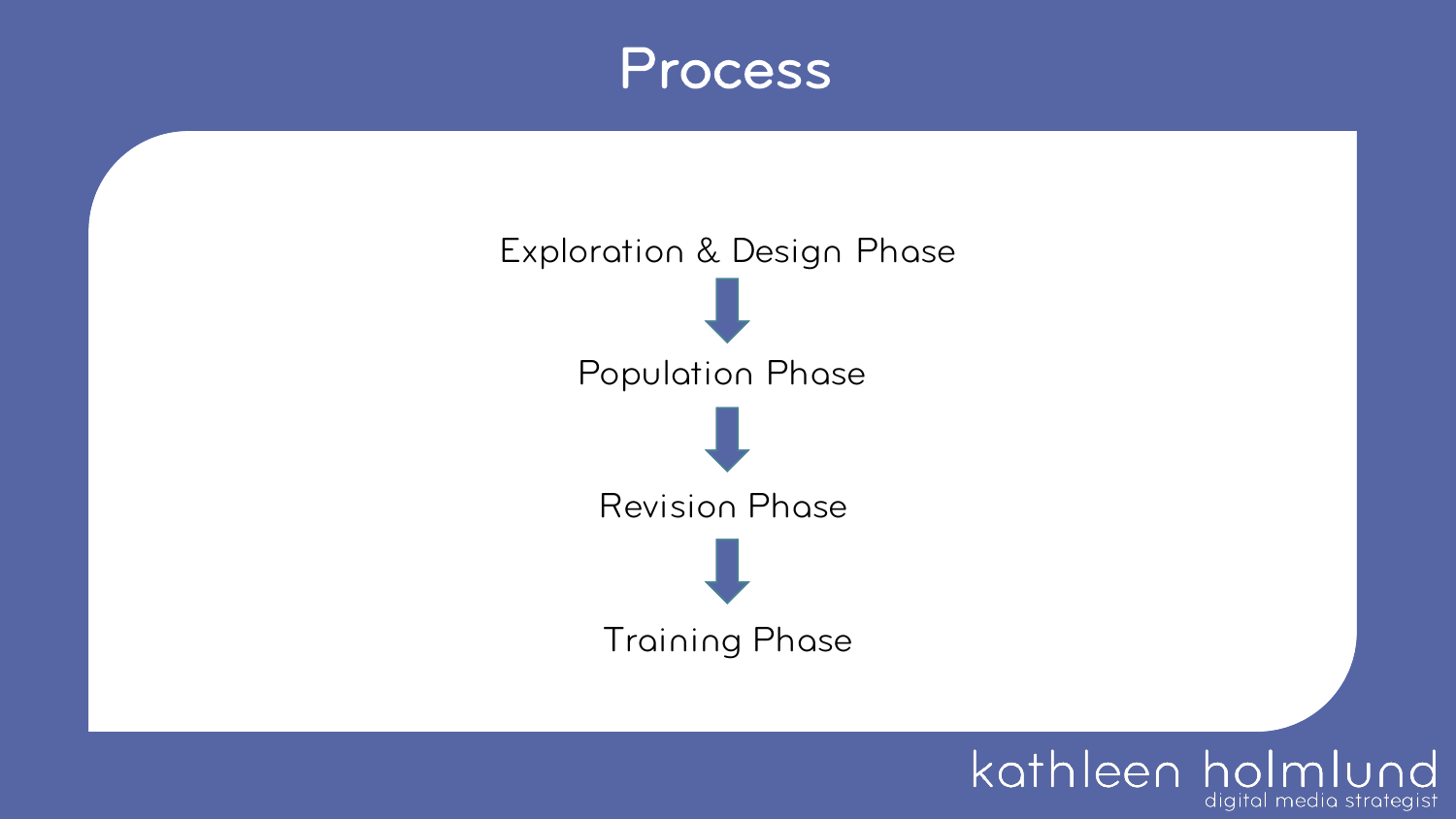# Exploration & Design Phase

After initial contact, client will be provided with a website brief to fill out and links to templates to select a general layout for their website. Website brief elements will include:

- $\Box$  General goals and target audience for the website
- $\Box$  Number of pages & navigation structure
- Website features
- $\Box$  Selected template from links provided
- Overall colour scheme

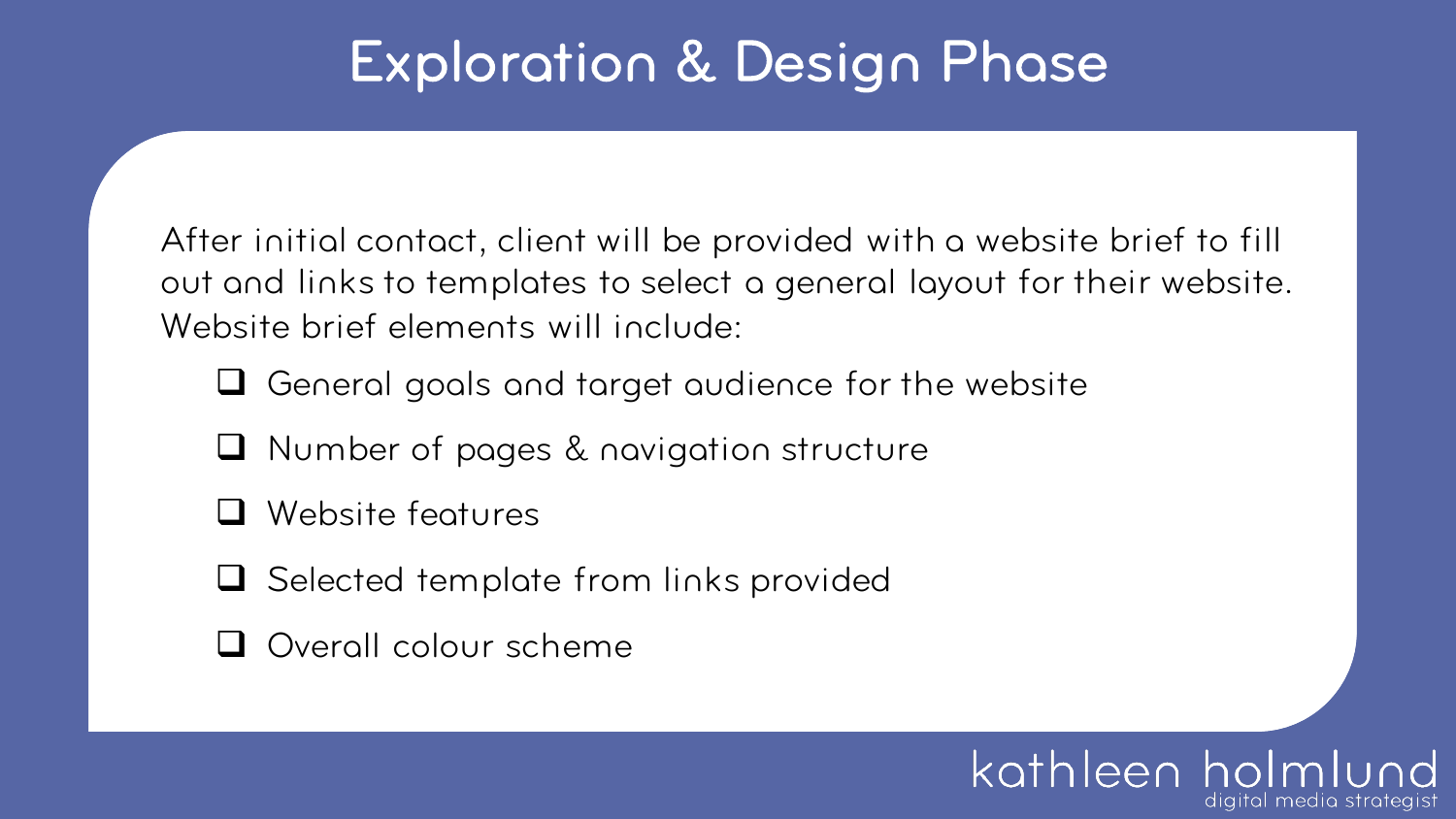# Population Phase

The client will be responsible for providing all content for the website. This includes:

**Q** Text

 $\Box$  Images & logos

 $\Box$  Contact information & social media links

Population of the website on the selected template will take place within a week of receipt of content.

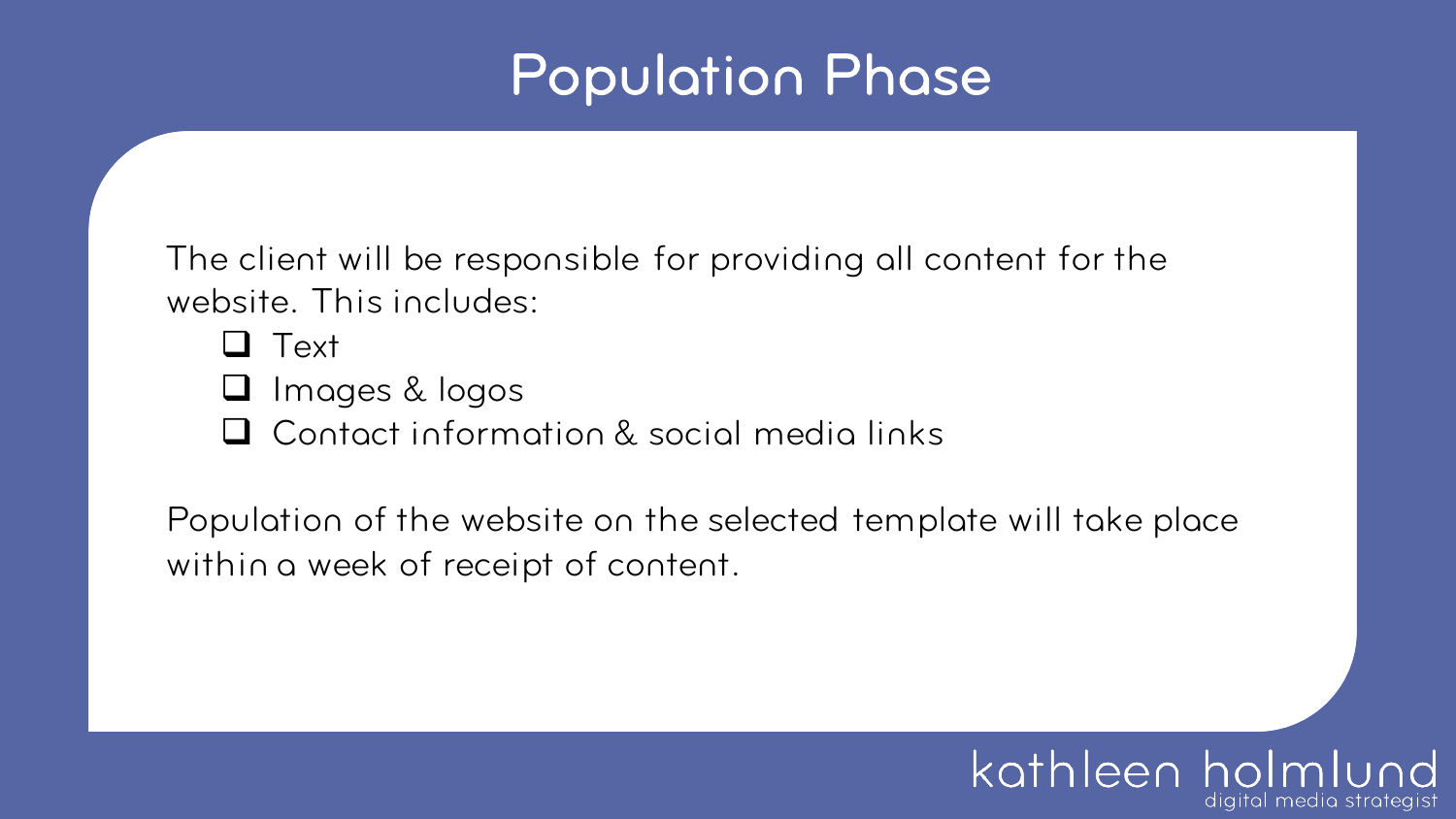### Revision Phase

Upon presentation of the populated website, the client will have the opportunity to list one round of content and page layout edits.

Only minor edits can be done after this point without incurring additional costs.

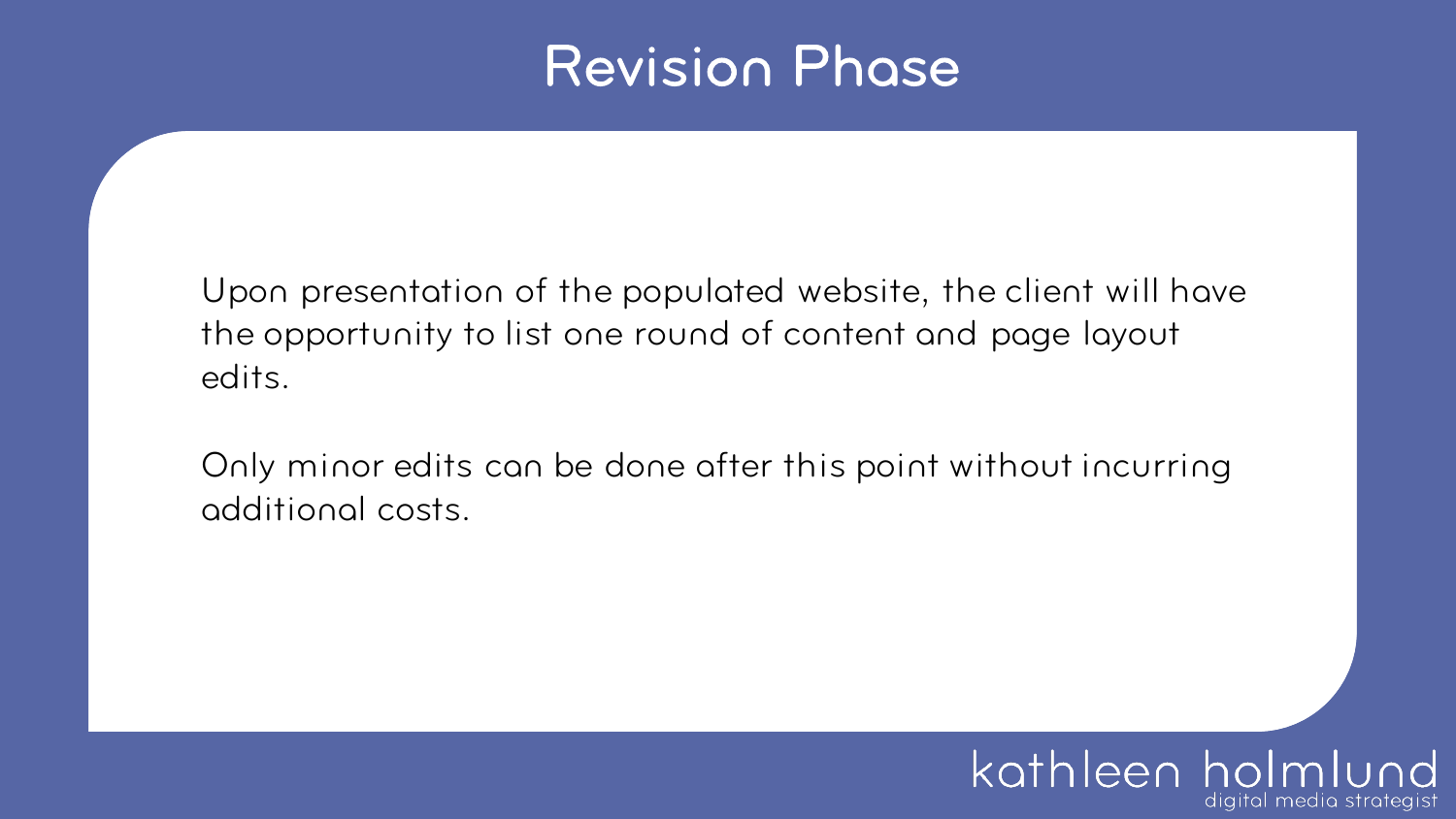# Training Phase

- $\Box$  Understand the Wordpress/Squarespace structure
- $\Box$  Learn how to modify/add text & images
- $\Box$  Learn how to add pages
- Depending on future needs, other potential functionalities for
	- the website will be covered

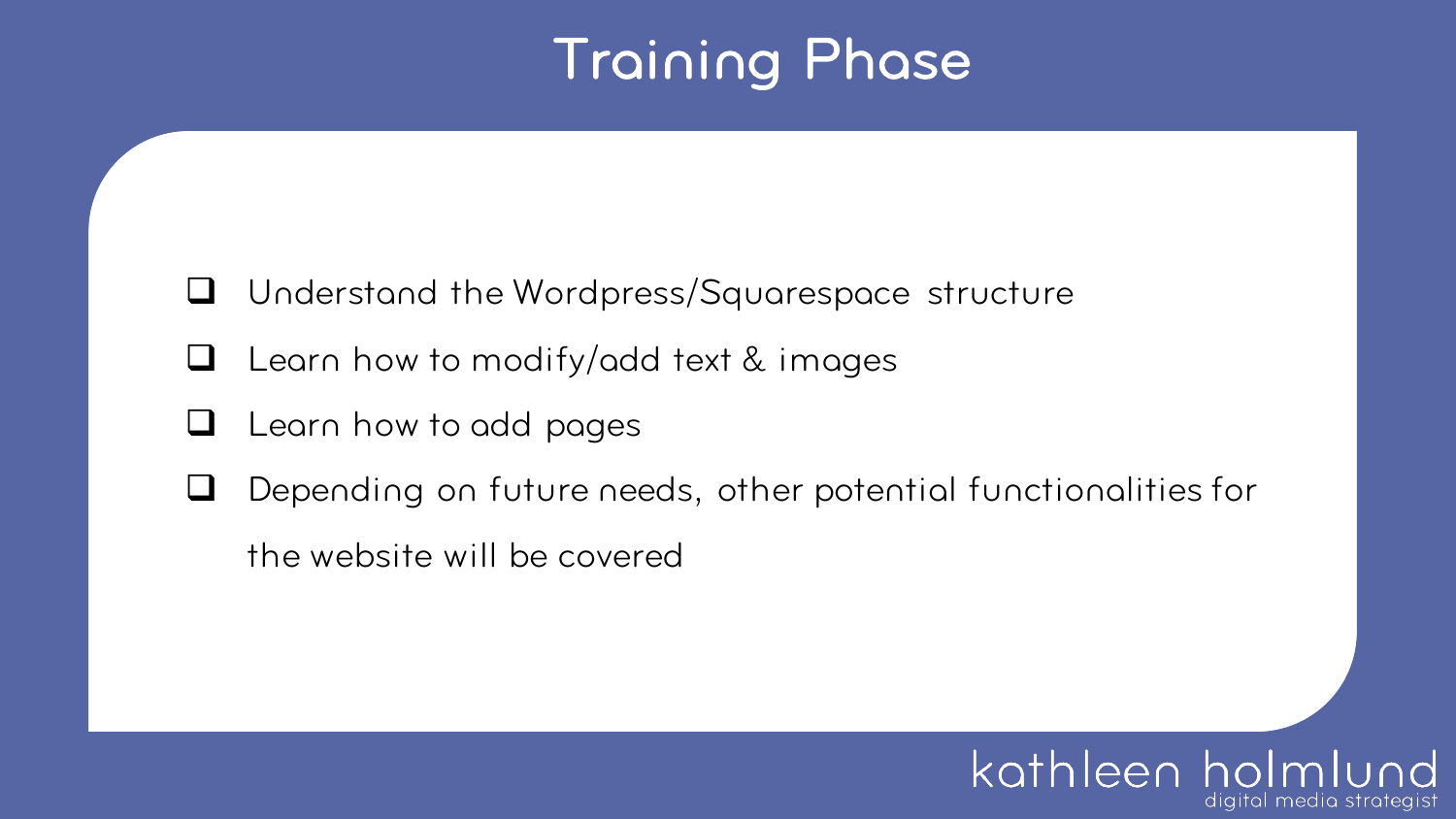### Additional Services

These will be priced at CHF110/hr

- $\Box$  Stock photos & visuals sourcing
- $\Box$  Additional content revisions
- $\Box$  Additional pages and content
- $\Box$  URL purchase assistance
- $\Box$  Domain hosting purchase assistance

(In the case of Wordpress)